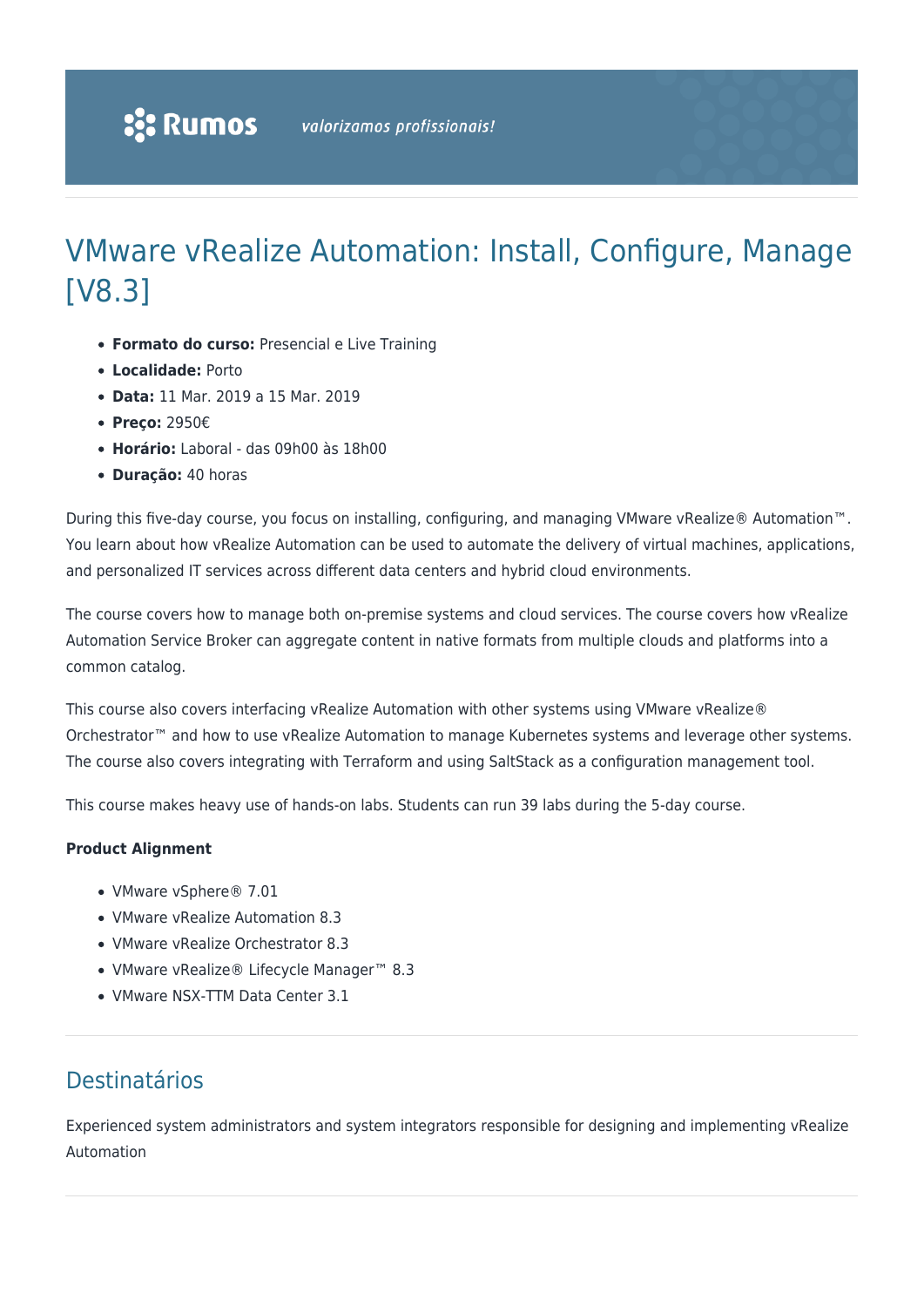# Pré-requisitos

This course requires completion of one of the following courses:

- [VMware vSphere: Install, Configure, Manage \[V6.x\]](https://rumos.pt/curso/vmware-vsphere-install-configure-manage-v6-7-vwvsicm/)
- **[VMware vSphere: Fast Track \[V6.x\]](https://rumos.pt/curso/vmware-vsphere-fast-track-v6-7-vwvsft/)**

Experience with working at the command line is helpful.

This course requires that a student be able to perform the following tasks with no assistance or guidance before enrolling in this course:

- Create VMware vCenter Server® objects, such as data centers and folders
- Create a virtual machine using a wizard or a template
- Modify a virtual machine's hardware
- Migrate a virtual machine with VMware vSphere® vMotion®
- Migrate a virtual machine with VMware vSphere® Storage vMotion®
- Configure and manage a vSphere DRS cluster with resource pools.
- Configure and manage a VMware vSphere® High Availability cluster.

If you cannot perform all of these tasks, VMware recommends that you complete one of the prerequisite courses before enrolling in VMware vRealize Automation: Install, Configure, Manage.

# **Objectivos**

By the end of the course, you should be able to meet the following objectives:

- Describe the vRealize Automation architecture and use cases in cloud environments
- Manage vRealize Automation entities on VMware and third-party virtual and cloud infrastructures
- Configure and manage Cloud Accounts, Projects, Flavor Mappings, Image Mappings, Network Profiles, Storage Profiles, Volumes, Tags, and Services
- Create, modify, manage, and deploy Cloud Templates
- Connect to a Kubernetes Cluster and manage namespaces
- Customize services and virtual machines with cloudConfig
- Configure and manage the Service Broker
- Configure and manage ABX actions, custom properties, event broker subscriptions, and vRealize Orchestrator workflows
- Integrate with vRealize Orchestrator
- Install vRealize Automation with Lifecycle Configuration Manager
- Describe Cloud Automation Services (Cloud Assembly and Code Stream).
- Integrate Cloud Assembly with Terraform and SaltStack
- Use logs and CLI commands to monitor and troubleshoot vRealize Automation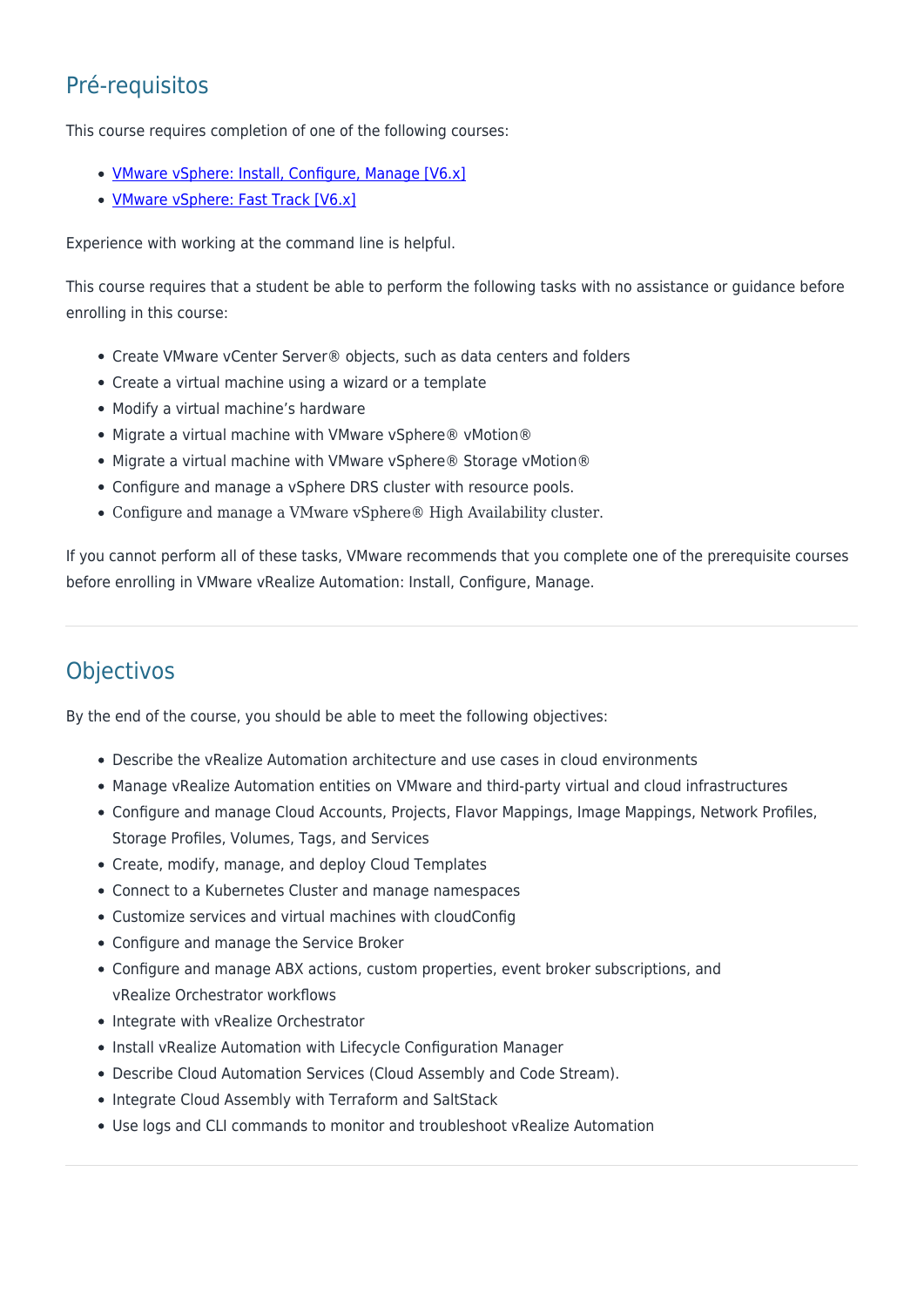# Programa

# **Course Introduction**

- Introductions and course logistics
- Course objectives

## **vRealize Automation Overview and Architecture**

- Describe the purpose and functionality of vRealize Automation
- Describe the vRealize Automation architecture
- Describe the use of VMware Workspace ONE® AccessTM
- Describe the relationship between Kubernetes clusters, containers, and vRealize Automation services
- Describe CLI commands for vRealize Automation 8 cluster management
- Describe Cloud Assembly
- Describe Service Broker
- Describe Code Stream

## **Installing vRealize Automation**

- List the different vRealize Automation deployment types
- Describe the purpose of vRealize easy installer
- Describe the vRealize Automation installation process

## **Authentication and Authorization**

- Identity the steps involved in integrating Workspace One with Active Directory
- Describe features of Workspace One
- Describe the user roles available in vRealize Automation
- Identify the key tasks performed by each user role
- Define custom roles
- Configure branding and multitenancy

# **Basic Initial Configuration**

Quickly create a basic configuration with a cloud account, cloud zone, project, flavor mapping, and image mapping.

#### **VMware Cloud Templates**

- Configure and deploy a basic cloud template
- Create cloud templates that can run on any cloud
- Use cloudConfig to run commands, install software, and create users
- Use YAML for inputs, variables, and conditional deployments

#### **Tags and Storage Configuration**

- Configure tags
- Describe different types of tags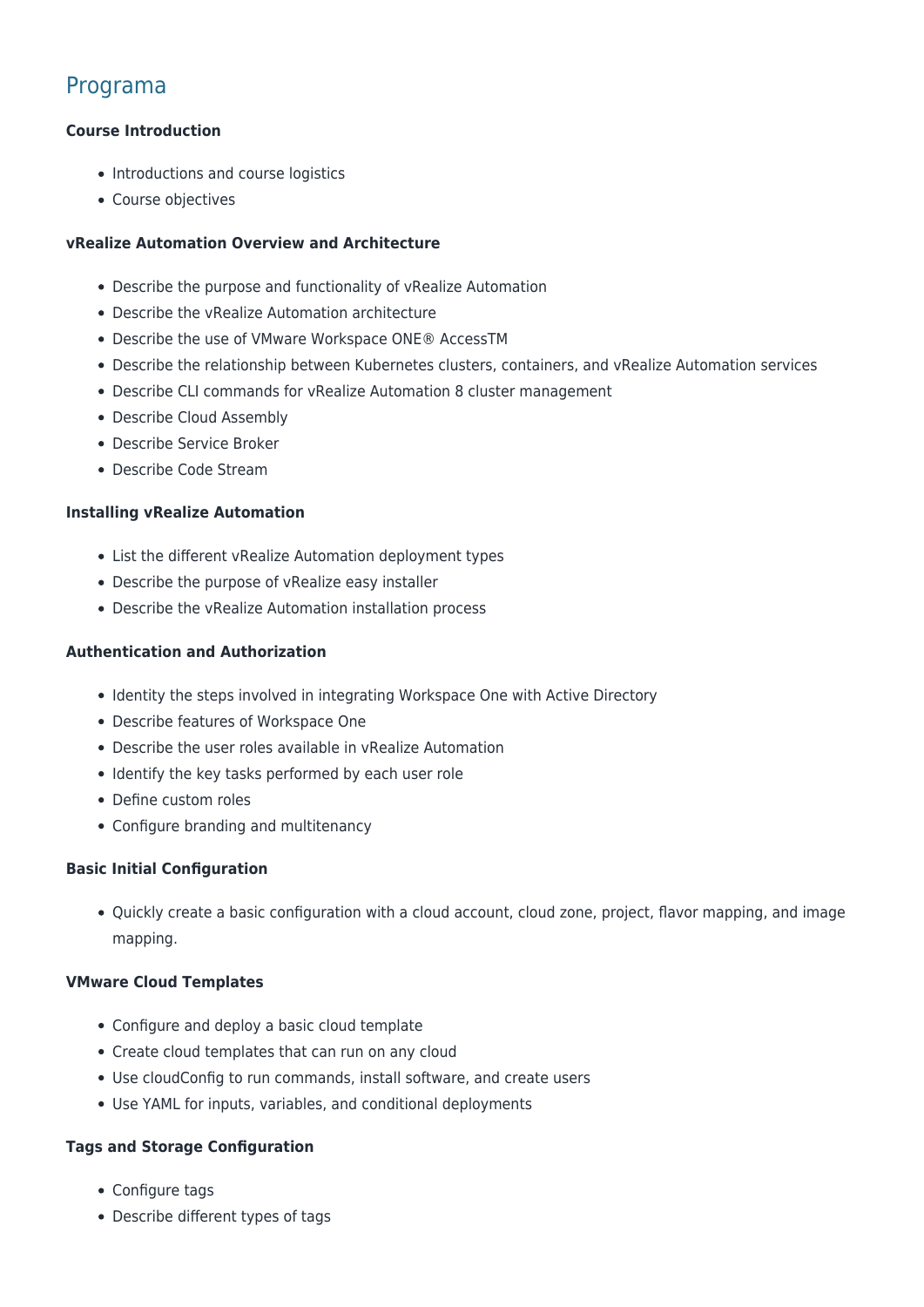- Manage tags
- Configure storage profiles
- Use tags and storage profiles

# **Integrating NSX-T Data Center**

- List the capabilities and use cases of NSX-T Data Center
- Describe the NSX-T Data Center architecture and components
- Integrate NSX-T Data Center with vRealize Automation
- List the supported network profiles in vRealize Automation
- Use NSX-T Data Center components to design a multitier application Cloud Template
- Identify the network and security options available in design canvas
- Create and manage on-demand networks and security groups
- Configure NSX-T day 2 actions

# **Integrating with Public Clouds**

- Configure and use VMware Cloud Foundation accounts
- Configure and use an AWS cloud account
- Configure and use an Azure cloud account
- Configure and use a Google Cloud Platform cloud account

# **Using Service Broker for Catalog Management**

- Release a VMware Cloud Template™
- Define content source and content sharing
- Define Service Broker policy enforcement
- Use custom forms for catalog items

# **vRealize Automation Extensibility**

- Describe Extensibility
- Use event topics
- Create a subscription
- Call a vRealize Orchestrator workflow
- Create ABX actions

# **Using Code Stream**

- Introduction to Code Stream
- The CI/CD process
- Integrate GitLab with Code Stream and Cloud Assembly
- Use Code Stream to install software

# **Using Terraform**

- Integrate Cloud Assembly with Terraform
- Use Terraform with a VMware Cloud Template